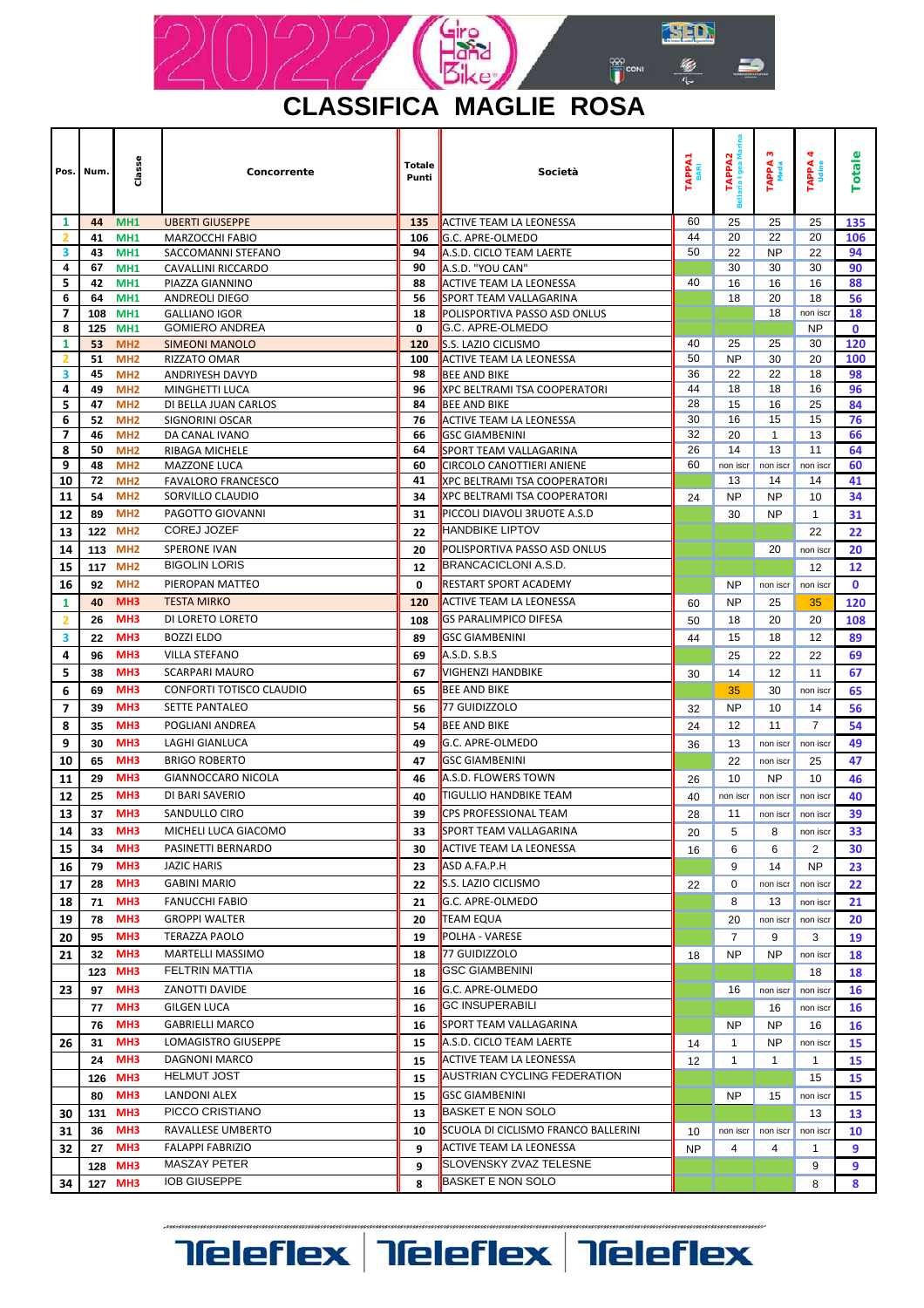

 $\|$  Totale

sse

Pos.

MH<sub>5</sub>

MH<sub>5</sub>

MH<sub>5</sub>

118 MH5

 $17$ 

88

129

 $6\phantom{1}6$ 

 $\overline{\mathbf{z}}$ 

 $\bf{8}$ 

PIETROBONI CLAUDIO

**PELLIZZER GABRIELLE** 

**BONAFIN PIERLUIGI** 

**MONTI TIZIANO** 

PA<sub>3</sub>

PA<sub>2</sub>

 $\frac{1}{2}$ 

PA<sub>4</sub>

 $\frac{6}{5}$ 

 ${\bf 71}$ 

 $30$ 

18

 $\pmb{0}$ 

36

 $\mathbf{1}$ 

 $30$ 

18

non iscr

16

non iscr

18

**NP** 

|                | Pos. Num.      | Class                              | Concorrente                 | Totale<br>Punti | Società                             |           | TAPP/<br>aria Igea | TAPPA<br>Meda | TAPP)        | ota            |
|----------------|----------------|------------------------------------|-----------------------------|-----------------|-------------------------------------|-----------|--------------------|---------------|--------------|----------------|
|                |                |                                    |                             |                 |                                     |           |                    |               |              |                |
|                | 91             | MH <sub>3</sub>                    | PERCOCO LEONARDO            | 8               | SPORT TEAM VALLAGARINA              |           | $\overline{2}$     | 5             | $\mathbf{1}$ | 8              |
| 36             | 68             | MH <sub>3</sub>                    | <b>CHINELLI DAVIDE</b>      | $\overline{7}$  | GC INSUPERABILI                     |           |                    | 7             | non iscr     | $\overline{ }$ |
| 37             | 119            | MH <sub>3</sub>                    | <b>CATTAI MAURO</b>         | 6               | <b>GSC GIAMBENINI</b>               |           |                    |               | 6            | 6              |
| 38             | 120            | MH <sub>3</sub>                    | <b>CIOCCARI RYAN</b>        | 5               | TRIVIUM - FROGGY TEAM               |           |                    |               | 5            | 5              |
| 39             | 133            | MH <sub>3</sub>                    | PRELEC LORENZO              | 4               | <b>TEAM EQUA</b>                    |           |                    |               | 4            | 4              |
| 40             | 99             | MH <sub>3</sub>                    | <b>MARCHESANI ANDREA</b>    | 3               | <b>ADDESI CYCLING</b>               |           | 3                  | non iscr      | non iscr     | 3              |
|                | 84             | MH <sub>3</sub>                    | MANUSE FRANCO               | 3               | PICCOLI DIAVOLI 3RUOTE A.S.D        |           | $\mathbf{1}$       | 2             | non iscr     | 3              |
|                | 103            | MH <sub>3</sub>                    | ARNABOLDI BRUNO             | 3               | RESTART SPORT ACADEMY               |           |                    | 3             | non iscr     | 3              |
| 43             | 74             | MH <sub>3</sub>                    | <b>FRISINGHELLI RINALDO</b> | $\mathbf{2}$    | <b>SPORT TEAM VALLAGARINA</b>       |           | 1                  | $\mathbf{1}$  | non iscr     | $\overline{2}$ |
| 44             | 23             | MH <sub>3</sub>                    | COLOMBO MARCO CARLO EMILIO  | 1               | <b>ACTIVE TEAM LA LEONESSA</b>      | <b>NP</b> | $\mathbf{1}$       | <b>NP</b>     | non iscr     | 1              |
|                | 130            | MH <sub>3</sub>                    | PICCINI GIULIO CESARE       | $\mathbf{1}$    | BASKET E NON SOLO                   |           |                    |               | 1            | 1              |
|                | 98             | MH <sub>3</sub>                    | <b>ZUCCHINI ANTONIO</b>     | $\mathbf{1}$    | G.C. APRE-OLMEDO                    |           | 1                  | non iscr      | non iscr     | 1              |
|                | 102            | MH <sub>3</sub>                    | ORTOLEVA LUCA               | 1               | G.S. RANCILIO APD                   |           |                    | 1             | non iscr     | 1              |
|                | 70             | MH <sub>3</sub>                    | DONGHI GIAN PAOLO           | 1               | <b>GC INSUPERABILI</b>              |           |                    | -1            | non iscr     | 1              |
| 49             | 110            | MH <sub>3</sub>                    | <b>NEGRI MORENO</b>         | 0               | <b>BEE AND BIKE</b>                 |           |                    | <b>NP</b>     | non iscr     | 0              |
| 50             | 124            | MH <sub>3</sub>                    | <b>FRANCIONE PAOLO</b>      | 0               | <b>INTEGRABILI HANDBIKE TEAM</b>    |           |                    |               | <b>NP</b>    | 0              |
| 51             | 134            | MH <sub>3</sub>                    | <b>TERRITO IVAN</b>         | 0               | <b>TRIVIUM - FROGGY TEAM</b>        |           |                    |               | <b>NP</b>    | $\mathbf 0$    |
| 1              | $\overline{4}$ | MH4                                | <b>KRUEZI FATMIR</b>        | 125             | VITERSPORT                          | 50        | 25                 | 25            | 25           | 125            |
| $\overline{2}$ | 11             | MH4                                | <b>TONOLI FRANCO</b>        | 108             | <b>ACTIVE TEAM LA LEONESSA</b>      | 44        | 22                 | 20            | 22           | 108            |
| 3              | 12             | MH <sub>4</sub>                    | ZANA CLAUDIO                | 88              | <b>ACTIVE TEAM LA LEONESSA</b>      | 40        | 14                 | 14            | 20           | 88             |
| 4              | 7              | MH4                                | PETTINATO GIORGIO           | 87              | <b>GSC GIAMBENINI</b>               | 36        | 18                 | 15            | 18           | 87             |
| 5              | 81             | MH <sub>4</sub>                    | <b>LASCARO VITO</b>         | 82              | POLHA - VARESE                      |           | 30                 | 22            | 30           | 82             |
| 6              | 1              | MH <sub>4</sub>                    | <b>GIAGNONI CHRISTIAN</b>   | 70              | ACTIVE TEAM LA LEONESSA             |           | <b>NP</b>          | <b>NP</b>     | non iscr     | 70             |
| 7              | 10             | MH4                                | <b>SMITS BERND</b>          | 69              | A.S.D. S.B.S                        | 30        | 16                 | 8             | 15           | 69             |
| 8              | $\mathbf{2}$   | MH4                                | CATALANO ANTONIO            | 59              | 77 GUIDIZZOLO                       | 28        | 10                 | 7             | 14           | 59             |
| 9              | 6              | MH4                                | <b>NICOLI MAURO</b>         | 54              | <b>XPC BELTRAMI TSA COOPERATORI</b> | 24        | 11                 | 6             | 13           | 54             |
| 10             | 3              | MH4                                | <b>GUERINI MATTIA</b>       | 47              | <b>ACTIVE TEAM LA LEONESSA</b>      | 22        | 9                  | 4             | 12           | 47             |
| 11             | 8              | MH <sub>4</sub>                    | PIZZI MAURO                 | 45              | <b>ACTIVE TEAM LA LEONESSA</b>      | 32        | 13                 | <b>NP</b>     | non iscr     | 45             |
| 12             | 107            | MH4                                | D'ONOFRIO ALESSANDRO        | 35              | RESTART SPORT ACADEMY               |           |                    | 35            | non iscr     | 35             |
| 13             | 5              | MH4                                | <b>MENEGATTI UGO</b>        | 34              | SPORT TEAM VALLAGARINA              | 20        | non iscr           | 3             | 11           | 34             |
| 14             | 83             | MH <sub>4</sub>                    | LUCISANO DOMENICO           | 32              | INTEGRABILI HANDBIKE TEAM           |           | 20                 | 12            | non iscr     | 32             |
| 15             | 94             | MH <sub>4</sub>                    | <b>SCUTTERI ALESSIO</b>     | 28              | <b>ACTIVE TEAM LA LEONESSA</b>      |           | 15                 | 13            | NP           | 28             |
| 16             | 90             | MH4                                | PAROLO FRANCESCO            | 26              | PICCOLI DIAVOLI 3RUOTE A.S.D        |           | $\mathbf{1}$       | 9             | 16           | 26             |
| 17             | 9              | MH4                                | PREZIOSA MAURO              | 26              | POL.VA DILETT. "GAETANO CAVALLARO"  | 26        | non iscr           | non iscr      | non iscr     | 26             |
| 18             | 82             | MH <sub>4</sub>                    | <b>LIBANORE ATHOS</b>       | 18              | GC INSUPERABILI                     |           |                    | 18            | non iscr     | 18             |
| 19             | 73             | MH4                                | FILOCAMO STELLARIO          | 16              | <b>GSC GIAMBENINI</b>               |           | $\overline{7}$     | non iscr      | 9            | 16             |
| 20             | 105            | MH4                                | <b>CASADEI LUCA</b>         | 16              | <b>TEAM EQUA</b>                    |           |                    | 16            | non iscr     | 16             |
| 21             | 87             | MH4                                | MASSARI ANGELO              | 12              | G.S. PARMENSE IL SOGNO              |           | 12                 | non iscr      | non iscr     | 12             |
| 22             | 114            | MH4                                | <b>TALLONE MAURIZIO</b>     | 11              | POLISPORTIVA PASSO ASD ONLUS        |           |                    | 11            | non iscr     | 11             |
| 23             | 109            | MH4                                | MARANGONI IVANO             | 10              | ACTIVE TEAM LA LEONESSA             |           |                    | 10            | non iscr     | 10             |
| 24             | 121            | MH <sub>4</sub>                    | COLLOVATI VITTORIO          | 10              | G.C. APRE-OLMEDO                    |           |                    |               | 10           | 10             |
| 25             | 93             | MH <sub>4</sub>                    | PITSCHEIDER CARLO           | 10              | SPORT TEAM VALLAGARINA              |           | 8                  | 2             | non iscr     | 10             |
| 26             | 100            | MH <sub>4</sub>                    | DE BASTIANI GIANANTONIO     | 5               | <b>G.S. RANCILIO APD</b>            |           |                    | 5             | non iscr     | 5              |
| 27             | 101            | MH4                                | LANDMANN JOSHUA ALEXANDER   | $\mathbf{1}$    | A.S.D. "YOU CAN"                    |           |                    | $\mathbf{1}$  | non iscr     | $\mathbf{1}$   |
| 28             | 85             | MH4                                | <b>MARGHERITA TEODOSIO</b>  | 1               | <b>GC INSUPERABILI</b>              |           |                    | 1             | non iscr     | $\mathbf{1}$   |
| 29             | 116            | MH <sub>4</sub>                    | <b>BATTISTELLA MICHELE</b>  | 1               | <b>GSC GIAMBENINI</b>               |           |                    |               | 1            | 1              |
| 30             | 115            | MH <sub>4</sub>                    | TIBERIO MARCO               | 1               | PICCOLI DIAVOLI 3RUOTE A.S.D        |           |                    | $\mathbf{1}$  | non iscr     | 1              |
| 31             | 104            | MH <sub>4</sub>                    | CANDIDO FELICE GIULIANO     | 0               | <b>G.S. RANCILIO APD</b>            |           |                    | NP            | non iscr     | 0              |
| 1              | 14             | MH <sub>5</sub>                    | DE CORTES MIRKO             | 145             | ACTIVE TEAM LA LEONESSA             | 60        | 25                 | 30            | 30           | 145            |
| 2              | 16             | MH <sub>5</sub><br>MH <sub>5</sub> | PAIER GUIDO                 | 116             | SPORT TEAM VALLAGARINA              | 44        | 22                 | 25            | 25           | 116            |
| з.             | 13             | MH <sub>5</sub>                    | <b>BOVE FABRIZIO</b>        | 114             | <b>RESTART SPORT ACADEMY</b>        | 50        | 20                 | 22            | 22           | 114            |
| 4              | 15             |                                    | <b>FARINATI SIMONE</b>      | 98              | <b>GSC GIAMBENINI</b>               | 40        | 18                 | 20            | 20           | 98             |

### **Teleflex Teleflex Teleflex**

ACTIVE TEAM LA LEONESSA

RESTART SPORT ACADEMY

**TRIVIUM - FROGGY TEAM** 

**GSC GIAMBENINI** 

71

 $\bf{30}$ 

 ${\bf 18}$ 

 $\pmb{0}$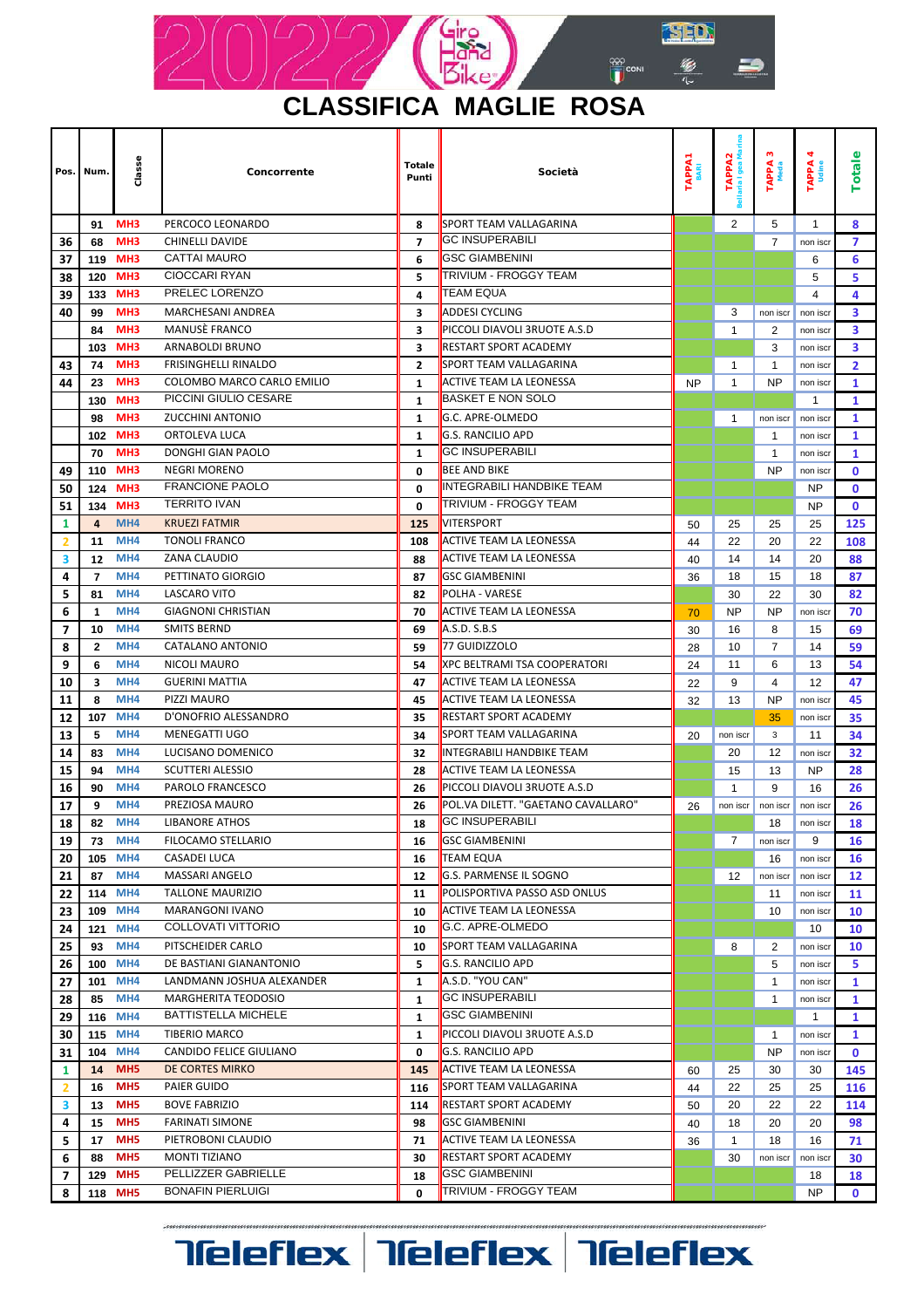

| Pos.           | Num.  | Classe          | Concorrente                 | Totale<br>Punti | Società                                                                                        |    | TAPPA2<br>Bellaria Igea Marina | n<br><b>APPA</b><br>Meda | 4<br><b>APPA</b> | otale<br>⊢   |
|----------------|-------|-----------------|-----------------------------|-----------------|------------------------------------------------------------------------------------------------|----|--------------------------------|--------------------------|------------------|--------------|
| 1              | 20    | <b>MHO</b>      | <b>GLISONI ALBERTO</b>      | 140             | <b>BEE AND BIKE</b>                                                                            | 60 | 25                             | 30                       | 25               | 140          |
| $\overline{2}$ | 21    | <b>MHO</b>      | <b>VILLA ANDREA</b>         | 135             | PICCOLI DIAVOLI 3RUOTE A.S.D                                                                   | 50 | 30                             | 25                       | 30               | 135          |
| 3              | 19    | <b>MHO</b>      | <b>NEGRINI DIEGO</b>        | 104             | <b>XPC BELTRAMI TSA COOPERATORI</b>                                                            | 40 | 22                             | 22                       | 20               | 104          |
| 4              | 18    | <b>MHO</b>      | <b>MARANELLI SAMUELE</b>    | 80              | <b>SPORT TEAM VALLAGARINA</b>                                                                  | 44 | 18                             | non iscr                 | 18               | 80           |
| 5              | 86    | <b>MHO</b>      | MARZOCCHI STEFANO           | 62              | G.C. APRE-OLMEDO                                                                               |    | 20                             | 20                       | 22               | 62           |
| 6              | 62    | MT1             | <b>MELLE LEONARDO</b>       | 0               | <b>MARUGGIOSOCIALSPORT</b><br>SPORTABILI ALBA ONLUS ASD<br><b>XPC BELTRAMI TSA COOPERATORI</b> |    | non iscr                       | non iscr                 | non iscr         | $\mathbf{0}$ |
| 7              | 63    | MT1             | <b>SCATTOLINI ENRICO</b>    | $\Omega$        |                                                                                                |    | non iscr                       | non iscr                 | non iscr         | $\mathbf{0}$ |
| 1              | 60    | WH <sub>1</sub> | <b>BELIAEVA NATALIA</b>     | 72              |                                                                                                |    | 12                             | 11                       | 25               | 72           |
| $\overline{2}$ | $112$ | WH <sub>1</sub> | <b>PASINI LUISA</b>         | 45              | <b>TEAM EQUA</b>                                                                               |    |                                | 15                       | 30               | 45           |
| 3              | 61    | WH <sub>1</sub> | CANIPARI SIMONA             | 30              | <b>ACTIVE TEAM LA LEONESSA</b>                                                                 | 30 | <b>NP</b>                      | <b>NP</b>                | <b>NP</b>        | 30           |
| 4              | 75    | WH <sub>1</sub> | <b>FROSI VERONICA</b>       | 27              | <b>ONEC TEAM</b>                                                                               |    | 15                             | 12                       | <b>NP</b>        | 27           |
| 5              | 111   | WH <sub>1</sub> | PAOLI DAMIANA AMORIN        | 0               | <b>SPORT TEAM VALLAGARINA</b>                                                                  |    |                                | <b>NP</b>                | non iscr         | $\mathbf{0}$ |
| 1              | 58    | WH <sub>2</sub> | DE GREGORIO TERESA ANGELA   | 63              | 77 GUIDIZZOLO                                                                                  | 24 | 15                             | 12                       | 12               | 63           |
| $\overline{2}$ | 57    | WH <sub>2</sub> | AMADEO ROBERTA              | 60              | <b>BEE AND BIKE</b>                                                                            | 30 | non iscr                       | 15                       | 15               | 60           |
| 3              | 59    | WH <sub>2</sub> | <b>TURCO ANNA GRAZIA</b>    | 22              | DANIELLO SPORTSWEAR                                                                            |    | non iscr                       | non iscr                 | non iscr         | 22           |
| 1              | 106   | WH <sub>3</sub> | <b>CUCCURU RITA</b>         | 15              | <b>TEAM EQUA</b>                                                                               |    |                                | 15                       | non iscr         | 15           |
| $\overline{2}$ | 132   | WH <sub>3</sub> | PORCELLATO FRANCESCA        | $\Omega$        | <b>G.C. APRE-OLMEDO</b>                                                                        |    |                                |                          | <b>NP</b>        | $\mathbf{0}$ |
| 1              | 56    | WH4             | <b>COLOSIO GRAZIA</b>       | 72              | <b>BEE AND BIKE</b>                                                                            | 30 | 12                             | 15                       | 15               | 72           |
| $\overline{2}$ | 66    | WH4             | <b>CARRIERO ANNA MARINA</b> | 27              | <b>POLHA - VARESE</b>                                                                          |    | 15                             | <b>NP</b>                | 12               | 27           |
| 1              | 55    | WH <sub>5</sub> | <b>AERE KATIA</b>           | 45              | <b>ITRIVIUM - FROGGY TEAM</b>                                                                  | 30 | non iscr                       | <b>NP</b>                | 15               | 45           |

# **Teleflex Teleflex Teleflex**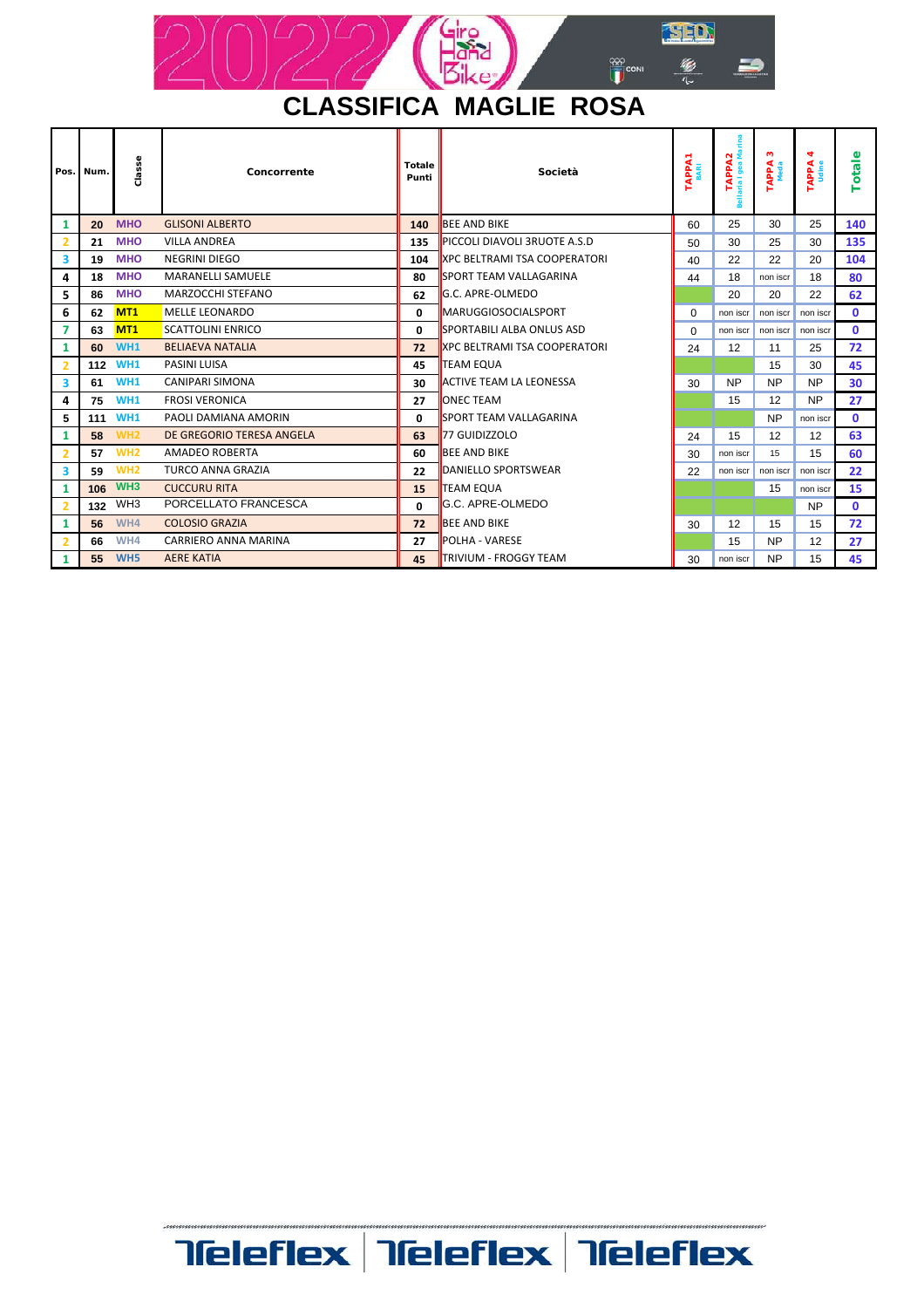

## **Classifica Maglia Rossa**

| <b>Pic</b> | <b>Pos</b>     | <b>Società</b>                      | <b>Punti Totali</b> |
|------------|----------------|-------------------------------------|---------------------|
| 1          | 1              | ACTIVE TEAM LA LEONESSA             | 1216                |
| 2          | $\overline{2}$ | <b>BEE AND BIKE</b>                 | 573                 |
| 3          | 3              | <b>GSC GIAMBENINI</b>               | 461                 |
| 4          | 4              | SPORT TEAM VALLAGARINA              | 419                 |
| 5          | 5              | XPC BELTRAMI TSA COOPERATORI        | 401                 |
| 6          | 6              | G.C. APRE-OLMEDO                    | 265                 |
| 8          | $\overline{ }$ | 77 GUIDIZZOLO                       | 196                 |
| 9          |                | PICCOLI DIAVOLI 3RUOTE A.S.D        | 196                 |
| 7          | 9              | <b>RESTART SPORT ACADEMY</b>        | 182                 |
| 10         | 10             | S.S. LAZIO CICLISMO                 | 142                 |
| 11         | 11             | A.S.D. S.B.S                        | 138                 |
| 15         | 12             | POLHA - VARESE                      | 128                 |
| 12         | 13             | VITERSPORT                          | 125                 |
| 14         | 14             | A.S.D. CICLO TEAM LAERTE            | 109                 |
| 13         | 15             | <b>GS PARALIMPICO DIFESA</b>        | 108                 |
| 16         | 16             | <b>TEAM EQUA</b>                    | 100                 |
| 17         | 17             | A.S.D. "YOU CAN"                    | 91                  |
| 19         | 18             | VIGHENZI HANDBIKE                   | 67                  |
| 18         | 19             | CIRCOLO CANOTTIERI ANIENE           | 60                  |
| 26         | 20             | TRIVIUM - FROGGY TEAM               | 50                  |
| 20         | 21             | POLISPORTIVA PASSO ASD ONLUS        | 49                  |
| 24         | 22             | A.S.D. FLOWERS TOWN                 | 46                  |
| 21         | 23             | GC INSUPERABILI                     | 43                  |
| 22         | 24             | TIGULLIO HANDBIKE TEAM              | 40                  |
| 23         | 25             | <b>CPS PROFESSIONAL TEAM</b>        | 39                  |
| 25         | 26             | <b>INTEGRABILI HANDBIKE TEAM</b>    | 32                  |
| 27         | 27             | <b>ONEC TEAM</b>                    | 27                  |
| 28         | 28             | POL.VA DILETT. "GAETANO CAVALLARO"  | 26                  |
| 29         | 29             | ASD A.FA.P.H                        | 23                  |
| 36         | 30             | <b>BASKET E NON SOLO</b>            | 22                  |
| 30         |                | DANIELLO SPORTSWEAR                 | 22                  |
| 38         | 32             | HANDBIKE LIPTOV                     | 22                  |
| 35         | 33             | AUSTRIAN CYCLING FEDERATION         | 15                  |
| 37         | 34             | BRANCACICLONI A.S.D.                | 12                  |
| 31         |                | G.S. PARMENSE IL SOGNO              | $12 \,$             |
| 32         | 36             | SCUOLA DI CICLISMO FRANCO BALLERINI | 10                  |
| 40         | 37             | SLOVENSKY ZVAZ TELESNE              | $9\phantom{.}$      |
| 33         | 38             | <b>G.S. RANCILIO APD</b>            | 6                   |
| 34         | 39             | <b>ADDESI CYCLING</b>               | $\mathbf{3}$        |
| 39         | 40             | <b>MARUGGIOSOCIALSPORT</b>          | $\mathbf 0$         |
| 41         | 41             | SPORTABILI ALBA ONLUS ASD           | 0                   |
|            |                |                                     |                     |